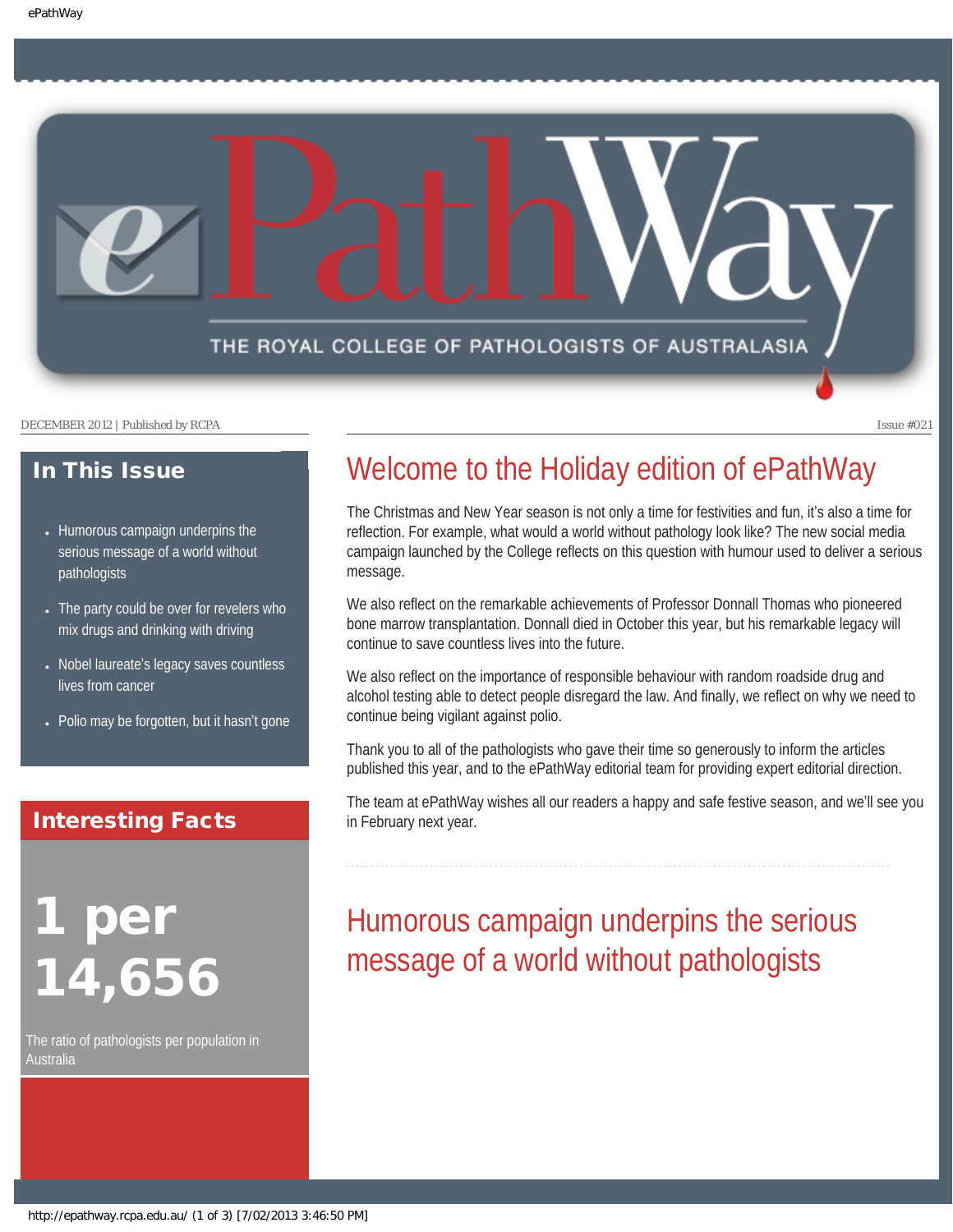# 1 in 20,550

The ratio of pathologists per population in New **Zealand** 

# 70%

The number of diagnoses of all diseases that are made by pathologists

# 100%

<span id="page-1-0"></span>The number of diagnoses of cancer that are made by pathologists

*Source: RCPA*

### Important Message



<span id="page-1-1"></span>has an important message for you. [Click to see](http://epathway.rcpa.edu.au/notice.html) [the message!](http://epathway.rcpa.edu.au/notice.html)

### Suggest to a friend

Know someone who might be interested in this website? Why not [suggest the website](mailto:?Subject=I%20think%20you%20should%20read%20this%20Newsletter=
http://epathway.rcpa.edu.au/index.html) to them.

| If Pathologists didn't exist, where do you think the answers<br>could come from? |                                                     |
|----------------------------------------------------------------------------------|-----------------------------------------------------|
|                                                                                  | 483-2X                                              |
| Click to explore more possibilities                                              | WYT<br>$20.3 \times 8.2$ cm<br>$\cdot$ <sub>2</sub> |
| Share on facebook and twitter                                                    |                                                     |

Creating a humorous social media campaign $\frac{11}{11}$  to highlight what a world without pathologists would look like is a brave step for an essentially conservative medical college. But sometimes it takes humour to get a serious message across. This is why political cartoons in newspapers are given prime space on editorial pages. Professor Yee Khong, President of the Royal College of Pathologists of Australasia (RCPA), says that although the videos created as part of the campaign are light-hearted and fun, the underlying message is serious and of major national importance.

[read more »](#page-3-0)

# The party could be over for revelers who mix drugs and drinking with driving

The festive season is upon us and that means relaxing with family and friends, enjoying summer barbeques and generally chilling out. It also means being responsible for our behaviour. Random roadside testing for alcohol and drugs is a part of any holiday season, and the party could be over for those who return a positive test.



[read more »](#page-5-0)

# Nobel laureate's legacy saves countless lives from cancer

The father of bone marrow transplantation, Edward Donnall (Don) Thomas, passed away on October 20 at the age of 92. His research began in 1955 in New York and has led to around 60,000 people worldwide receiving a stem cell transplant derived from blood or bone marrow every year. Don also won the Nobel Prize in Physiology or Medicine (with Joseph Murray $\frac{11}{10}$ ) in 1990.

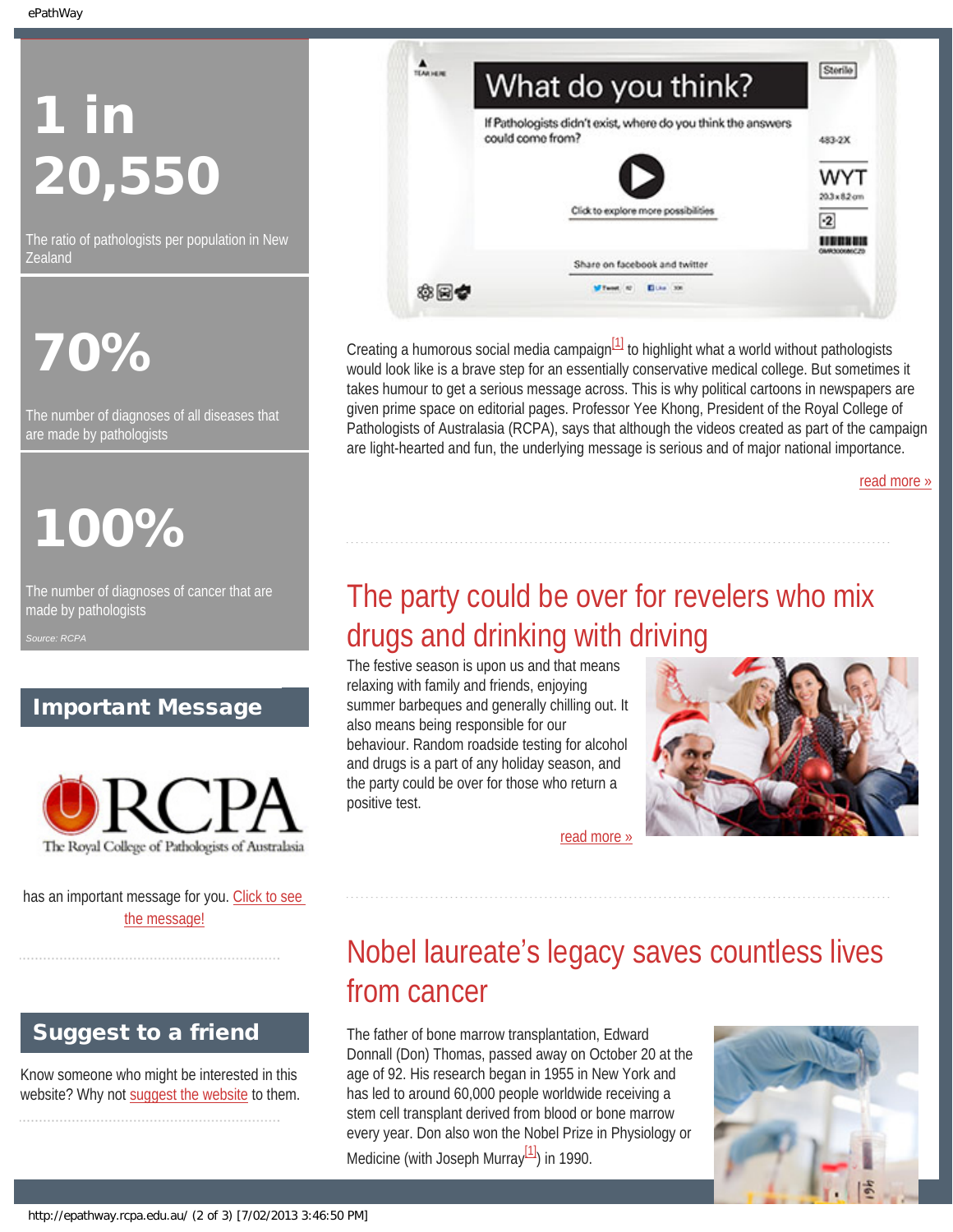**Links** 

[RCPA Manual](http://rcpamanual.edu.au/)

[LabTest Online](http://www.labtestsonline.org.au/)

### Previous Editions

Did you miss something from last month? You can view our [previous editions](#page-9-0) at any time. 

### Subscribe Now!

<span id="page-2-0"></span>Subscription is easy! Simply fill in our [subscription form.](http://epathway.rcpa.edu.au/subscription.html)



[read more »](#page-7-0)

## Polio may be forgotten, but it hasn't gone

Did you know there is a World Health Organization (WHO) Polio Reference Laboratory in Australia? According to Adjunct Associate Professor Bruce Thorley, Head of the National Enterovirus Reference Laboratory (which includes the Polio

Reference Lab)<sup>[1]</sup> in Melbourne, most people are surprised by this discovery. But they shouldn't be. While Australia and New Zealand are officially 'polio free', the highly infectious poliovirus is still circulating in some countries which means we must remain vigilant.



[read more »](#page-11-0)

#### Copyright © 2012 The Royal College of Pathologists of Australasia

RCPA - Durham Hall - 207 Albion St Surry Hills NSW 2010 AUSTRALIA | (+61) 2 8356 5858 | [www.rcpa.edu.au](http://www.rcpa.edu.au/)

[Privacy Policy](http://www.rcpa.edu.au/Privacy.htm) | [Legal](http://www.rcpa.edu.au/Legal.htm) | Disclaimer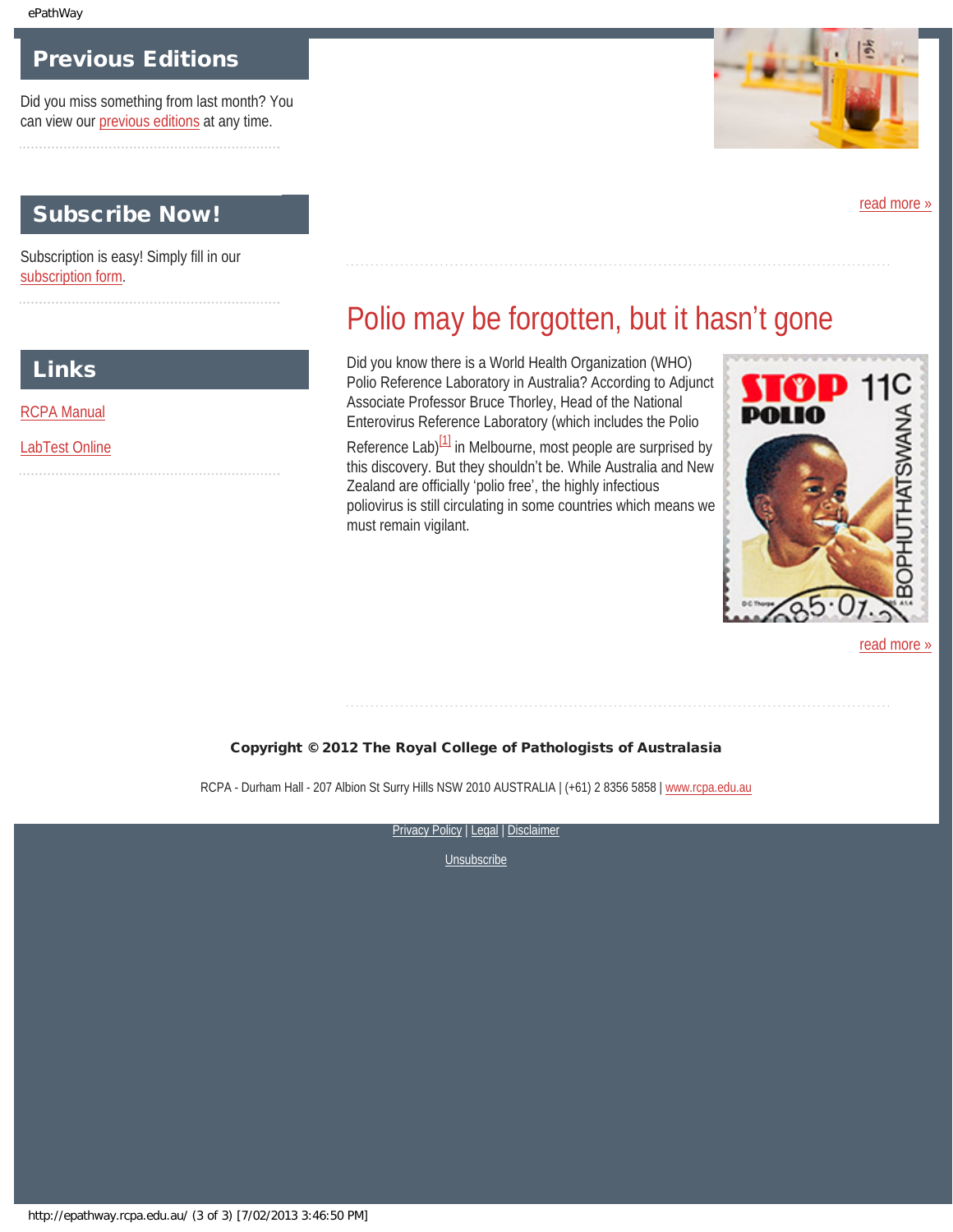<span id="page-3-0"></span>

# Humorous campaign underpins the serious message of a world without pathologists



Creating a humorous social media campaign $\frac{11}{10}$  to highlight what a world without pathologists would look like is a brave step for an essentially conservative medical college. But sometimes it takes humour to get a serious message across. This is why political cartoons in newspapers are given prime space on editorial pages. Professor Yee Khong, President of the Royal College of Pathologists of Australasia (RCPA), says that although the videos created as part of the campaign are lighthearted and fun, the underlying message is serious and of major national importance.

"It's of great concern to us that a huge proportion of the public still do not know what pathologists do," he says. "They are behind almost every diagnosis and treatment pathway, but a survey of over 2000 Australians revealed that about three quarters of the respondents believed that pathologists simply assist other doctors in the diagnosis of disease, and are not responsible for making the diagnosis in the first place."

To illustrate the importance of pathology to the diagnosis and treatment of diseases, the videos released by the college show doctors trying to help patients in a world where pathologists do not exist. Instead of blood tests, swabs or biopsies, the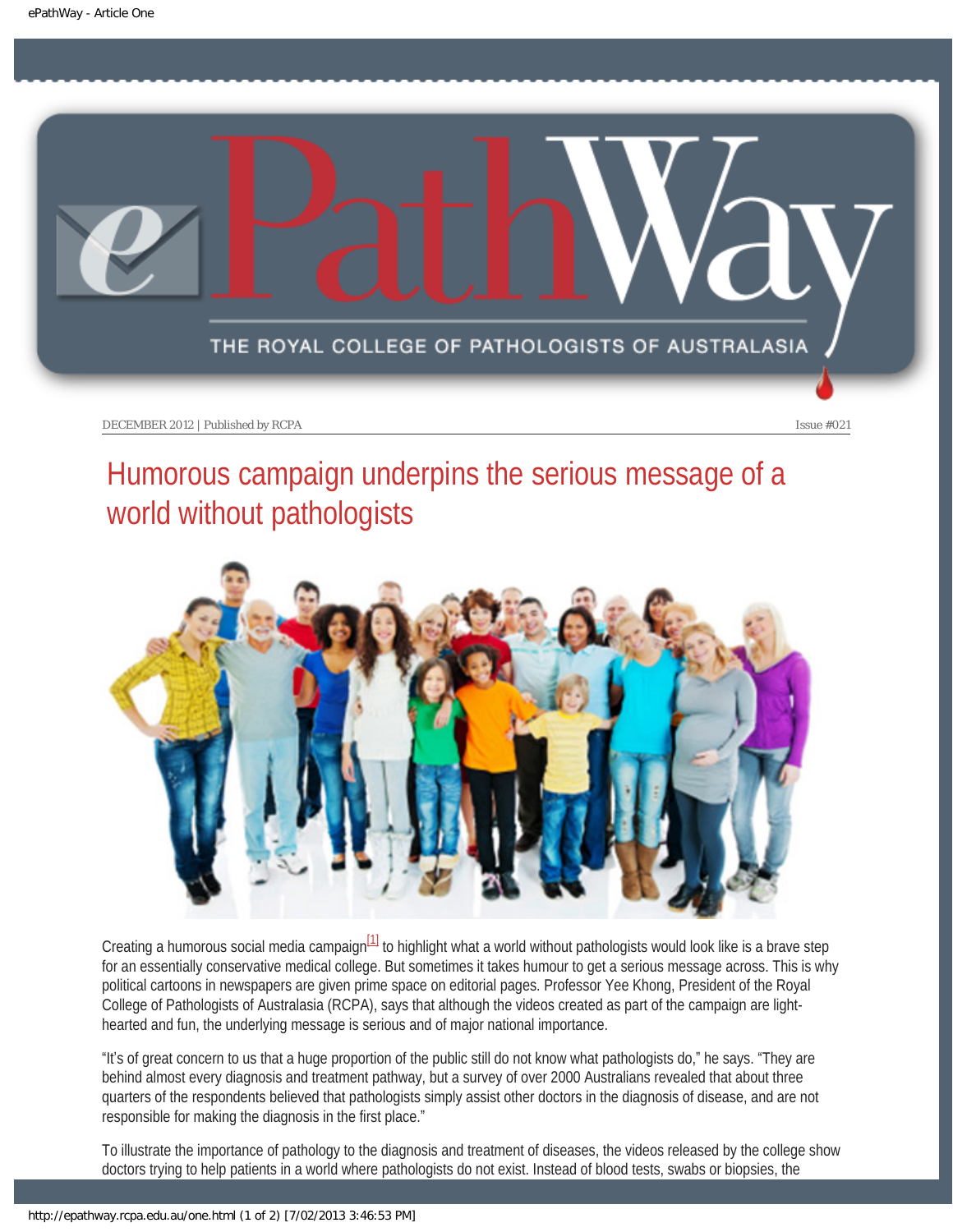doctors use a Blowopsy, Tickleoscopy and Emuotopsy to try and find out what's wrong with their patients. As far fetched as it seems, if pathology didn't exist what are the options?

"Results of blood tests, biopsies or Pap smears have real doctors behind them who have trained for 13 years to become qualified pathologists," explains Prof Khong. "Imagine trying to treat a cancer without knowing what type it is, or trying to treat an infection without knowing what organism is causing it $^{[2]}$ ? That's what a world without pathologists would look like."

<span id="page-4-4"></span><span id="page-4-3"></span>A new report released in November 2012 by Health Workforce Australia<sup>[\[3\]](#page-4-2)</sup> has forecast a shortage of 216 pathologists in Australia by 2026. That's 20% of the current workforce!

"We've tried to get this message across using serious messages in the past, but they are not working. This is why we're trying humour and social media this time," explains Prof Khong. "It's not about receiving accolades for making almost every diagnosis or for deciding the best treatment pathways for patients. It's about a profession that underpins almost every aspect of medicine being undervalued because we work behind the scenes."

The next time you visit the doctor and they request a blood test or take a biopsy, remember these samples are not being sent to the twilight zone to be tested by machines. They are being sent to state-of-the-art laboratories supervised by real doctors with specialist qualifications whose expertise will inform the next step of the treatment pathway. That's better than using a Blowopsy!

<span id="page-4-0"></span>[\[1\]](#page-4-3) To view the social media campaign go to<http://worldwithoutpathology.rcpa.edu.au/>

<span id="page-4-1"></span>[\[2\]](#page-4-4) An insight into this issue is covered in the article 'What a difference a laboratory makes' published in [ePathWay issue #005, June 2011](http://epathway.rcpa.edu.au/previous/005_0711.pdf)

<span id="page-4-2"></span>[\[3\]](#page-3-0) Health Workforce 2025: [http://www.hwa.gov.au/health-workforce-2025, 9th November 2012](http://www.hwa.gov.au/health-workforce-2025)

[« Back to Home Page](http://epathway.rcpa.edu.au/index.html)

#### Copyright © 2012 The Royal College of Pathologists of Australasia

RCPA - Durham Hall - 207 Albion St Surry Hills NSW 2010 AUSTRALIA | (+61) 2 8356 5858 | [www.rcpa.edu.au](http://www.rcpa.edu.au/)

[Privacy Policy](http://www.rcpa.edu.au/Privacy.htm) | [Legal](http://www.rcpa.edu.au/Legal.htm) | Disclaimer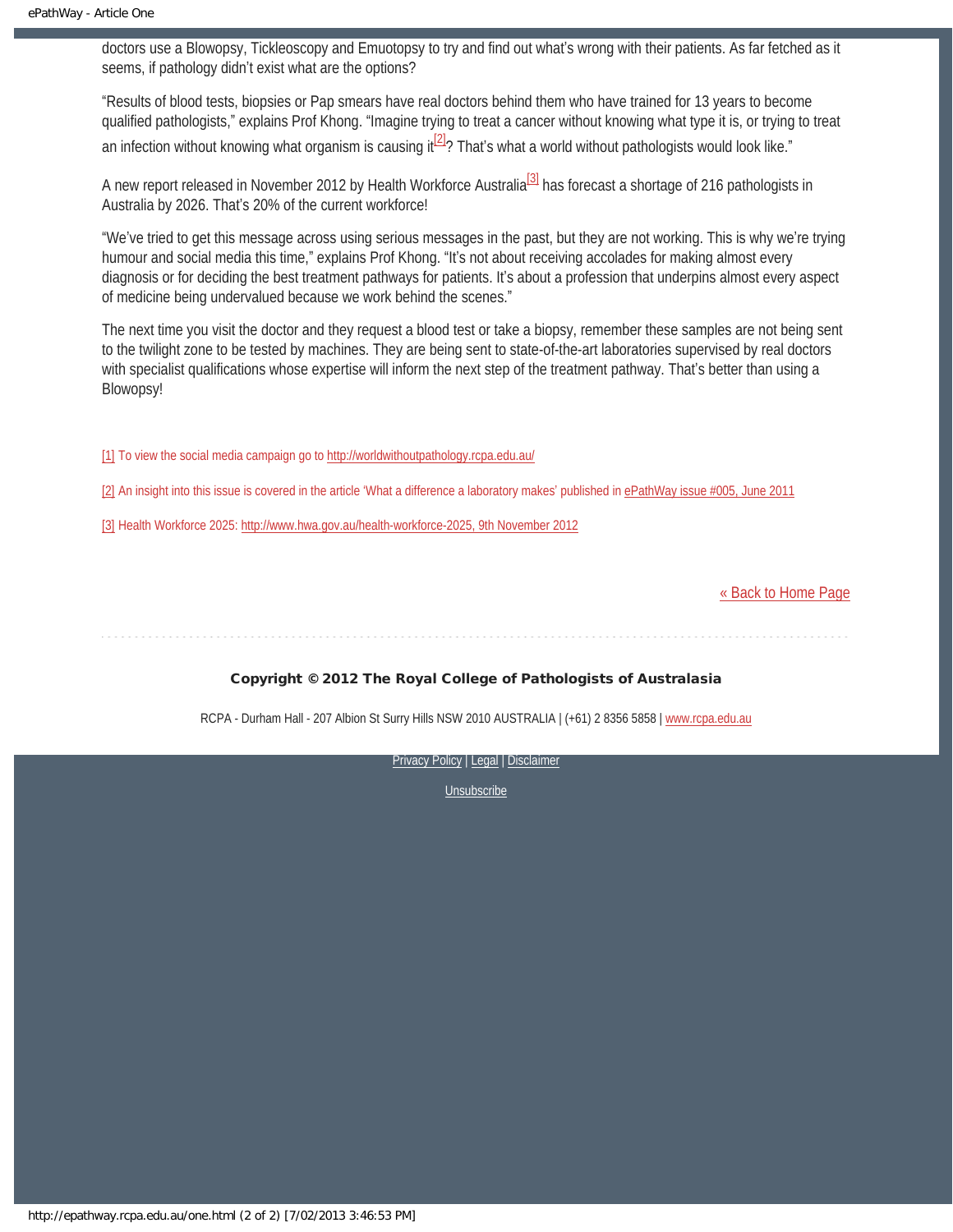<span id="page-5-0"></span>

# The party could be over for revelers who mix drugs and drinking with driving



The festive season is upon us and that means relaxing with family and friends, enjoying summer barbeques and generally chilling out. It also means being responsible for our behaviour. Random roadside testing for alcohol and drugs is a part of any holiday season, and the party could be over for those who return a positive test.

While we're all familiar with random roadside breath tests for alcohol, random roadside testing for drugs is not on everyone's radar – yet. Professor Olaf Drummer from the Victorian Institute of Forensic Medicine, and Head of the Department of Forensic Medicine at Monash University, says random roadside drug testing was introduced in Australia in 2004 to help decrease road trauma.

"Random roadside testing is about changing behaviour, and while breath testing has made huge inroads to driver behaviour, we needed to add drug testing as well," he explains. "Illegal and prescribed drugs taken recreationally can lead to road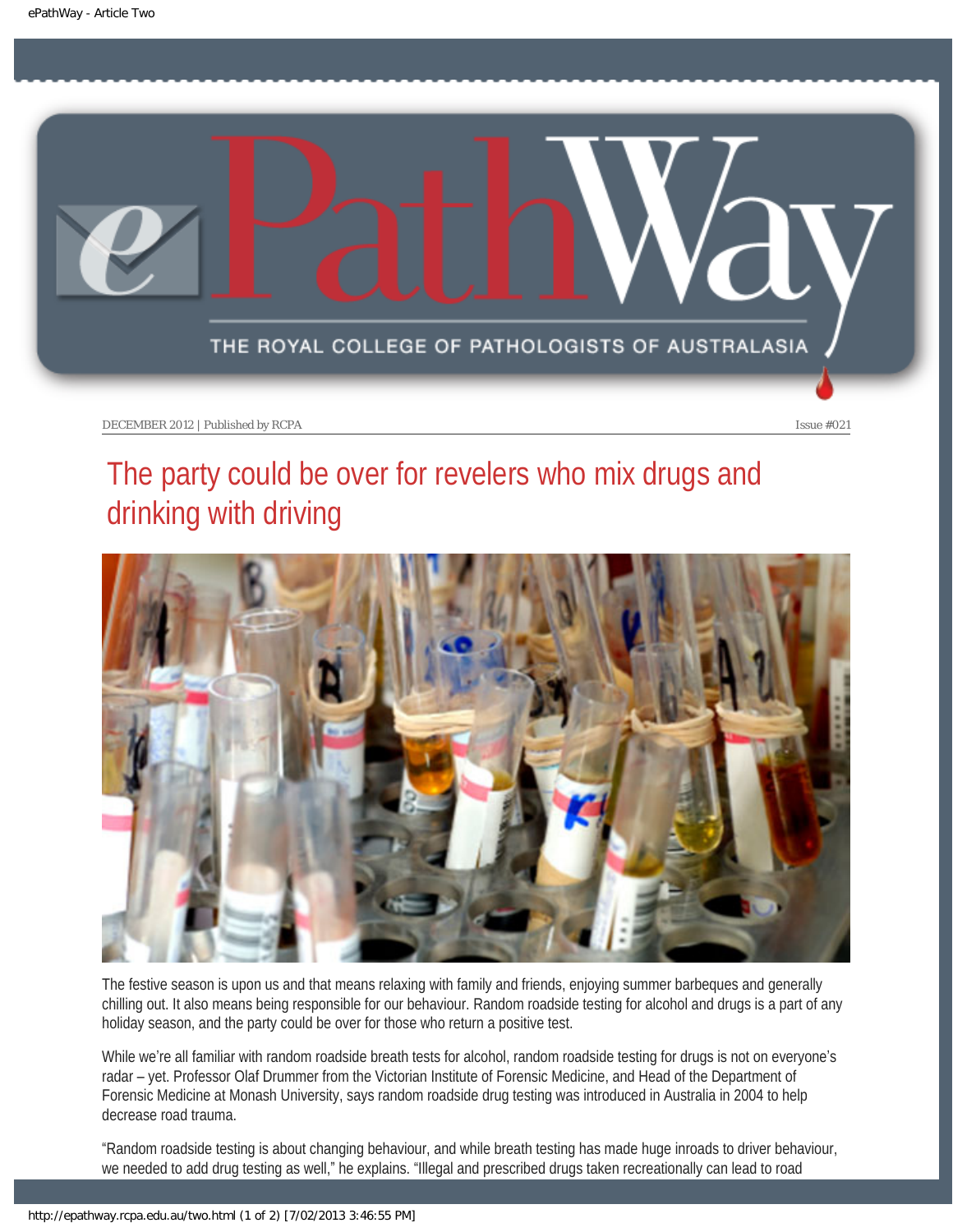trauma."

Alcohol levels are tested via a breath test where a person blows into a tube and a reading indicating their blood alcohol concentration is displayed. Drugs are usually tested by taking a sample of the driver's saliva using an absorbent collector placed in the mouth or touching the tongue. The test takes about three to five minutes and can detect three classes of drugs: cannabis, ecstasy and methamphetamines.

If the appropriate test is positive for either drugs or alcohol, then a second evidentiary test is conducted. If that test is positive it is sent to that State's or Territory's Forensic Pathology Laboratory for confirmatory testing.

"Australia is the world leader in roadside drug testing," says Prof Drummer. "We are also aware that a number of European Union countries are trialling this approach."

The proof of the success of roadside drug testing is in the pudding. Prof Drummer says positive drug tests are about twice as common as positive alcohol tests. Spikes in testing around Christmas and New Year are also in line with increased police presence and testing during public holiday periods.

But, there's still one question to answer. Why is the result of a roadside breath test recorded as a blood alcohol concentration when a blood sample isn't taken?

Prof Drummer says the machines used to measure the alcohol level in the breath are calibrated to the equivalent amount of alcohol that would be in the blood. This is known as the blood alcohol concentration (BAC), and measures the number of grams of alcohol in 100 millilitres of blood. So, a BAC of 0.05 means there are 0.05 grams (or 50 milligrams) of alcohol in every 100 millilitres of blood.

While most people behave responsibly, it's good to know there are roadside drug and alcohol checks to catch those that don't. It's about keeping everyone safe this festive season so the party can continue into the New Year.

[« Back to Home Page](http://epathway.rcpa.edu.au/index.html)

#### Copyright © 2012 The Royal College of Pathologists of Australasia

RCPA - Durham Hall - 207 Albion St Surry Hills NSW 2010 AUSTRALIA | (+61) 2 8356 5858 | [www.rcpa.edu.au](http://www.rcpa.edu.au/)

[Privacy Policy](http://www.rcpa.edu.au/Privacy.htm) | [Legal](http://www.rcpa.edu.au/Legal.htm) | Disclaimer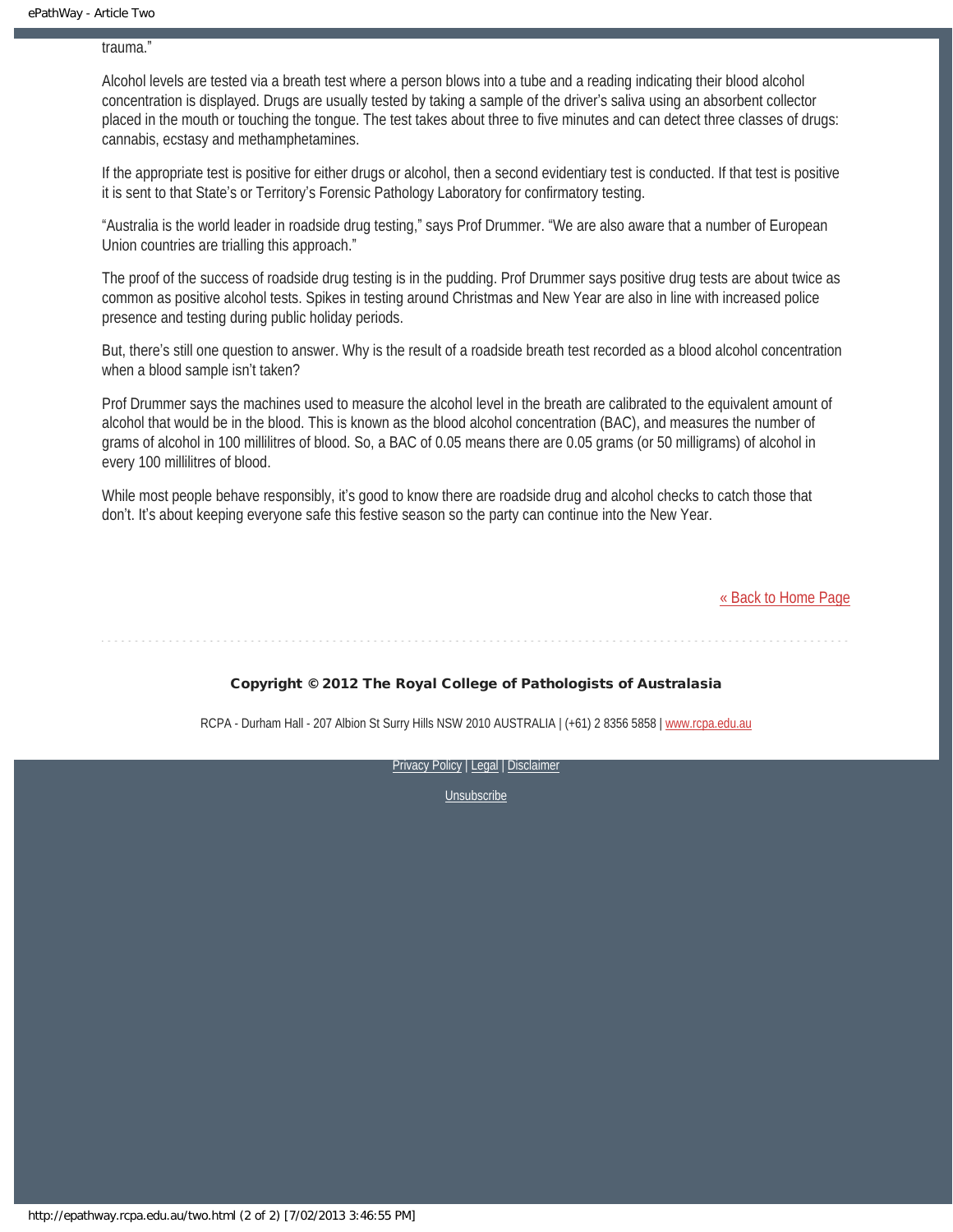<span id="page-7-0"></span>

## Nobel laureate's legacy saves countless lives from cancer



*Professor John Rasko and Professor E. Donnall Thomas*

The father of bone marrow transplantation, Edward Donnall (Don) Thomas, passed away on October 20 at the age of 92. His research began in 1955 in New York and has led to around 60,000 people worldwide receiving a stem cell transplant derived from blood or bone marrow every year. Don also won the Nobel Prize in Physiology or Medicine (with Joseph Murray<sup>[1]</sup>) in 1990.

<span id="page-7-1"></span>"Don changed the face of modern medicine," says Professor John Rasko AO, who directs the Department of Cell and Molecular Therapies at Royal Prince Alfred Hospital. "He was an extraordinary humanist, physician and scientist who revolutionised the treatment of blood cancers such as leukaemia, lymphoma and multiple myeloma. Many hundreds of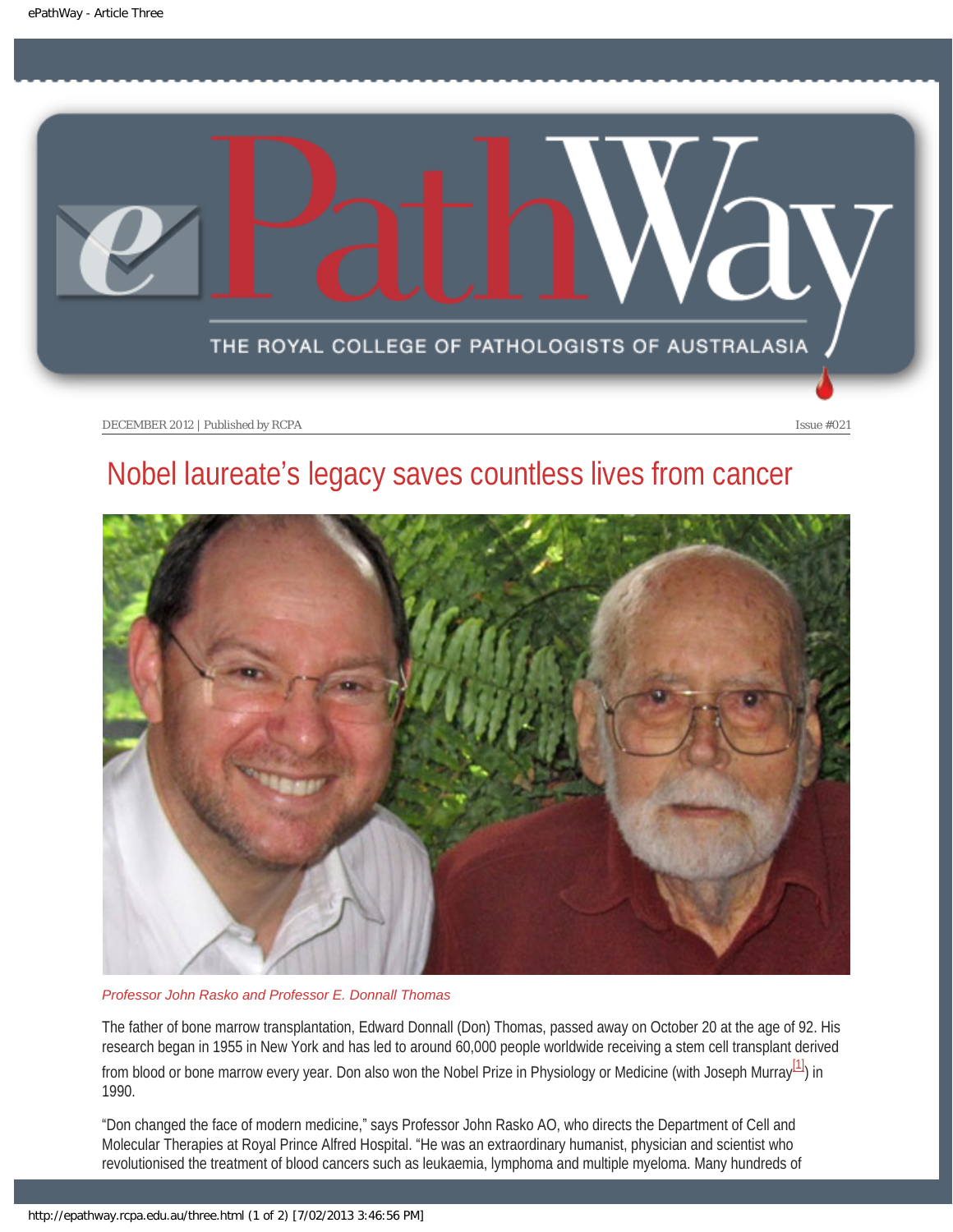thousands of people have survived illnesses that would have been otherwise fatal because of his work."

Don and his colleagues began experimenting with bone marrow transplantation in 1955 using dogs provided by local farmers. He soon applied these techniques to people dying of leukaemia.

"The transplants were initially intended not to cure patients of their disease, but to save them from the cure which was highdose radiation or chemotherapy," explains Prof Rasko.

"Radiation and chemotherapy were used to kill the cancer cells in their blood, but since it also killed the healthy bloodproducing cells of the bone marrow, patients could not survive the treatment unless they received an infusion of someone else's marrow. We now know that donor cells can also help destroy cancer cells left behind after radiation or chemotherapy."

"What was needed was a better understanding of the immune system, the matching of patient and donor tissues (histocompatibility) and the use of immunosuppressive drugs. This became Don's mission."

In 1963, Don moved with his family to Seattle where he continued his experiments with dogs. Only when these had yielded good results, and the knowledge of histocompatibility had improved, did he again attempt marrow transplants in patients with leukaemia. What followed was a series of medical breakthroughs.

"Don's team carried out the first successful transplant between siblings who weren't identical twins in 1969," says Prof Rasko. "He then went one vital step further by demonstrating that a marrow transplant could work even when the donor was unrelated to the recipient. It was this achievement that led to the establishment of national bone marrow donor registries in many countries, with almost 10 million donor volunteers in the USA and over 160,000 in Australia."

Prof Rasko says Don and his colleagues were criticised for decades for subjecting their patients to potentially deadly procedures, but Don told him a few months before his death "… if you do no harm, then you do nothing!"

"Don was a deeply compassionate man, and even in the last few months of his life he recalled with immediacy and detail the names and personalities of patients, including children, he had treated fifty years ago," says Prof Rasko. "His most important long-term collaborator was Dottie, his wife since 1942, who was trained as a journalist and laboratory technician. They worked side-by-side in various hospitals and laboratories."

Prof Rasko admits that the kind of research required to develop bone marrow transplantation in the 1950's might not be possible in today's risk averse and litigious society.

"Don was always mindful that his achievements depended, above all, on the strength and courage of his patients. The dangers they faced and the suffering they endured enabled him to establish a therapy that has saved many lives and will save many countless more. His life's work also provides a foundation for broader further applications in the fields of regenerative medicine, gene and stem cell therapy."

<span id="page-8-0"></span>[\[1\]](#page-7-1) Joseph Murray passed away shortly after Donnall in November this year.

[« Back to Home Page](http://epathway.rcpa.edu.au/index.html)

#### Copyright © 2012 The Royal College of Pathologists of Australasia

RCPA - Durham Hall - 207 Albion St Surry Hills NSW 2010 AUSTRALIA | (+61) 2 8356 5858 | [www.rcpa.edu.au](http://www.rcpa.edu.au/)

[Privacy Policy](http://www.rcpa.edu.au/Privacy.htm) | [Legal](http://www.rcpa.edu.au/Legal.htm) | Disclaimer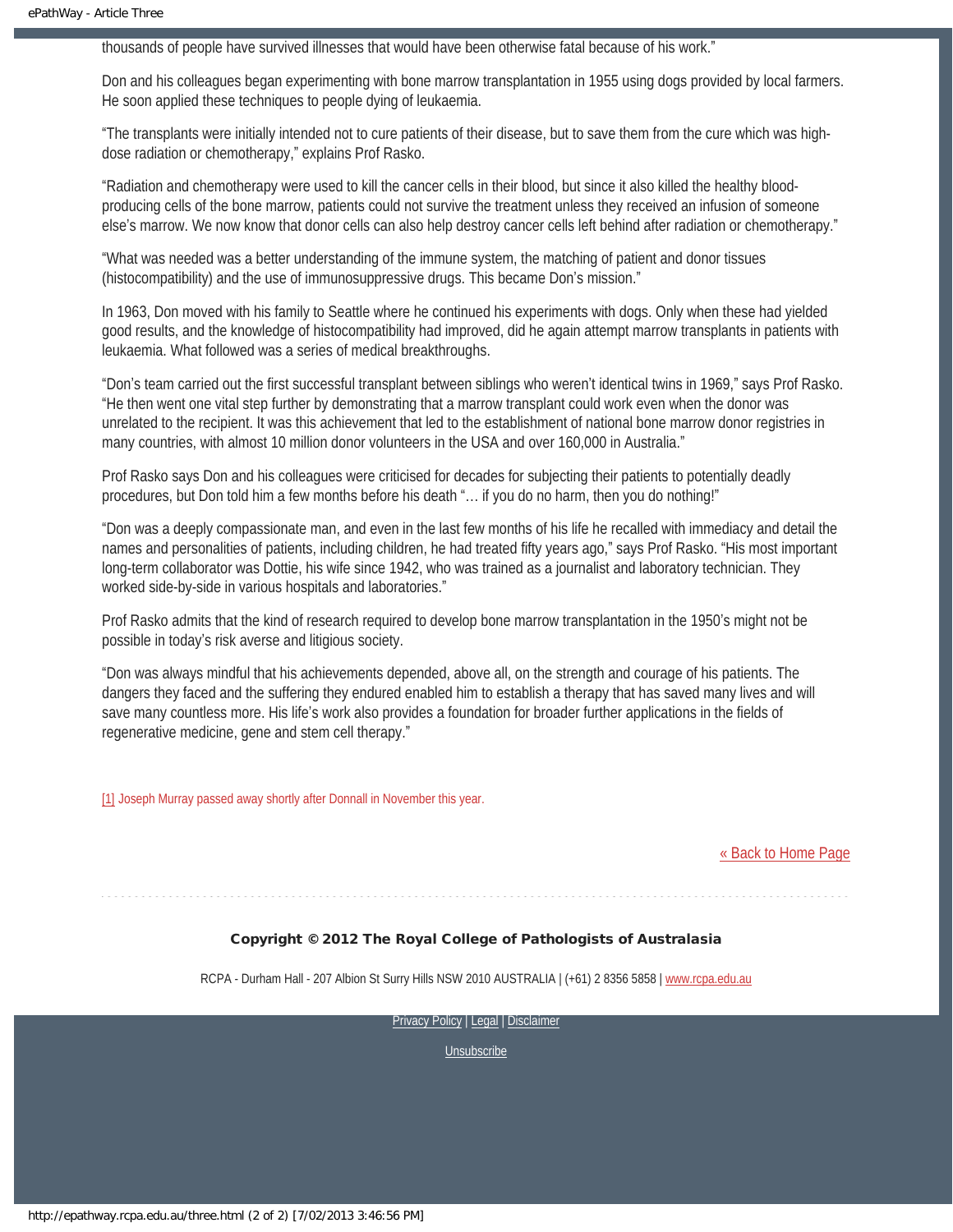<span id="page-9-0"></span>

Published by RCPA

### Previous Editions



ISSUE #020

### **IN THIS ISSUE**

**RCPA** 

- Early diagnosis equals better prognosis for testicular cancer
- The placenta may hold the key to problems in pregnancies
- 

#### [020 - November 2012](http://epathway.rcpa.edu.au/previous/020_1112.pdf)

[019 - October 2012](http://epathway.rcpa.edu.au/previous/019_1012.pdf)

### Welcome to the November edition of ePathWay

November brings forth two annual events - Movember and Spring Racing Carnivals.

Movember is responsible for sprouting moustaches on thousands of men's faces to raise vital funds and awareness for men's health. Our contribution to this great initiative is a round up of testicular cancer.

While those moustaches are growing, thousands of horses are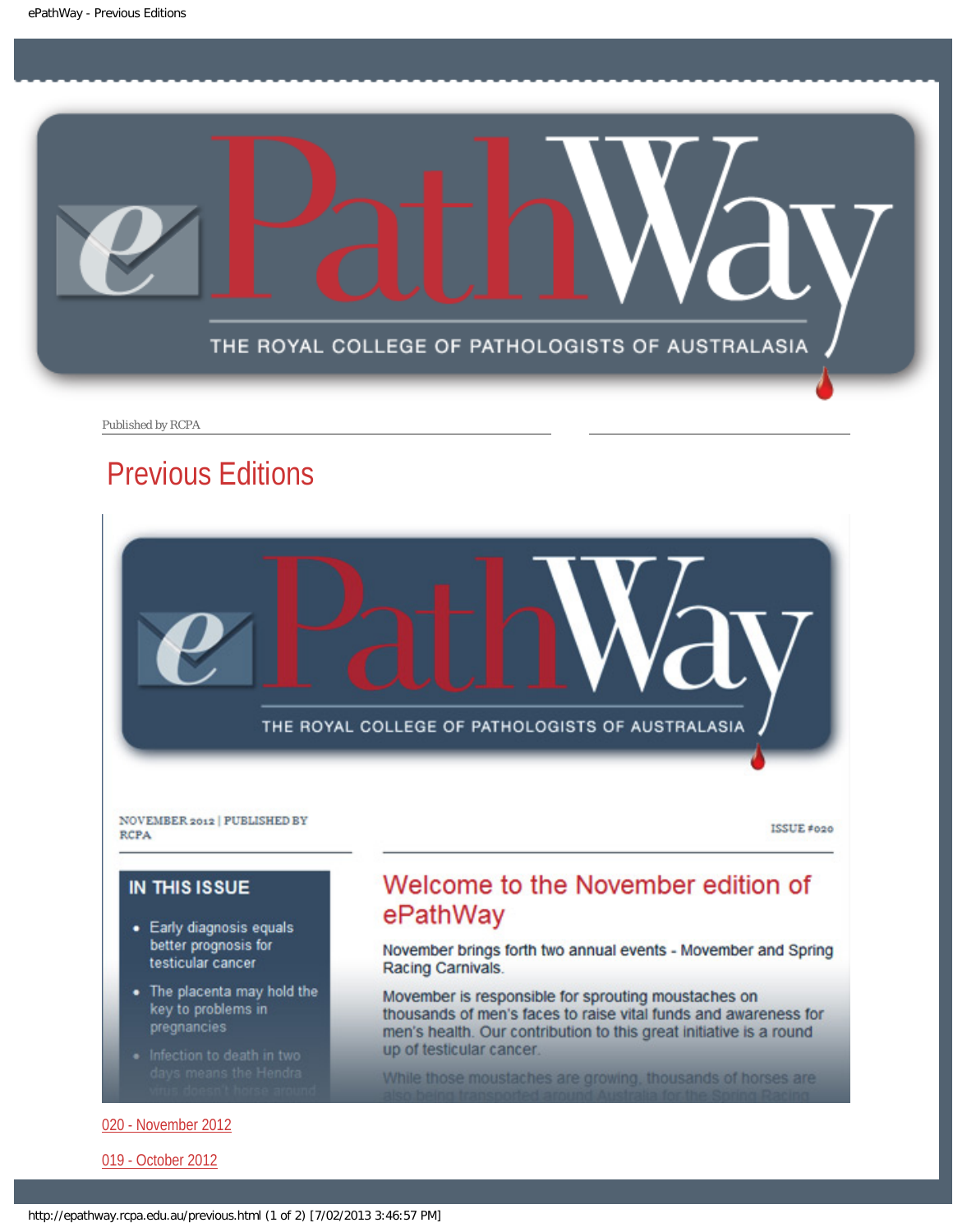[018 - September 2012](http://epathway.rcpa.edu.au/previous/018_0912.pdf)

[017 - August 2012](http://epathway.rcpa.edu.au/previous/017_0812.pdf)

[016 - July 2012](http://epathway.rcpa.edu.au/previous/016_0712.pdf)

[015 - June 2012](http://epathway.rcpa.edu.au/previous/015_0612.pdf)

[014 - May 2012](http://epathway.rcpa.edu.au/previous/014_0512.pdf)

[013 - April 2012](http://epathway.rcpa.edu.au/previous/013_0412.pdf)

[012 - March 2012](http://epathway.rcpa.edu.au/previous/012_0312.pdf)

[011 - February 2012](http://epathway.rcpa.edu.au/previous/011_0212.pdf)

[010 - December 2011/January 2012](http://epathway.rcpa.edu.au/previous/010_0112.pdf)

[009 - November 2011](http://epathway.rcpa.edu.au/previous/009_1111.pdf)

[008 - October 2011](http://epathway.rcpa.edu.au/previous/008_1011.pdf)

[007 - September 2011](http://epathway.rcpa.edu.au/previous/007_0911.pdf)

[006 - August 2011](http://epathway.rcpa.edu.au/previous/006_0811.pdf)

[005 - July 2011](http://epathway.rcpa.edu.au/previous/005_0711.pdf)

[004 - June 2011](http://epathway.rcpa.edu.au/previous/004_0611.pdf)

[003 - May 2011](http://epathway.rcpa.edu.au/previous/003_0511.pdf)

[002 - April 2011](http://epathway.rcpa.edu.au/previous/002_0411.pdf)

[001 - March 2011](http://epathway.rcpa.edu.au/previous/001_0311.pdf)

[« Back to Home Page](http://epathway.rcpa.edu.au/index.html)

#### Copyright © 2012 The Royal College of Pathologists of Australasia

RCPA - Durham Hall - 207 Albion St Surry Hills NSW 2010 AUSTRALIA | (+61) 2 8356 5858 | [www.rcpa.edu.au](http://www.rcpa.edu.au/)

[Privacy Policy](http://www.rcpa.edu.au/Privacy.htm) | [Legal](http://www.rcpa.edu.au/Legal.htm) | Disclaimer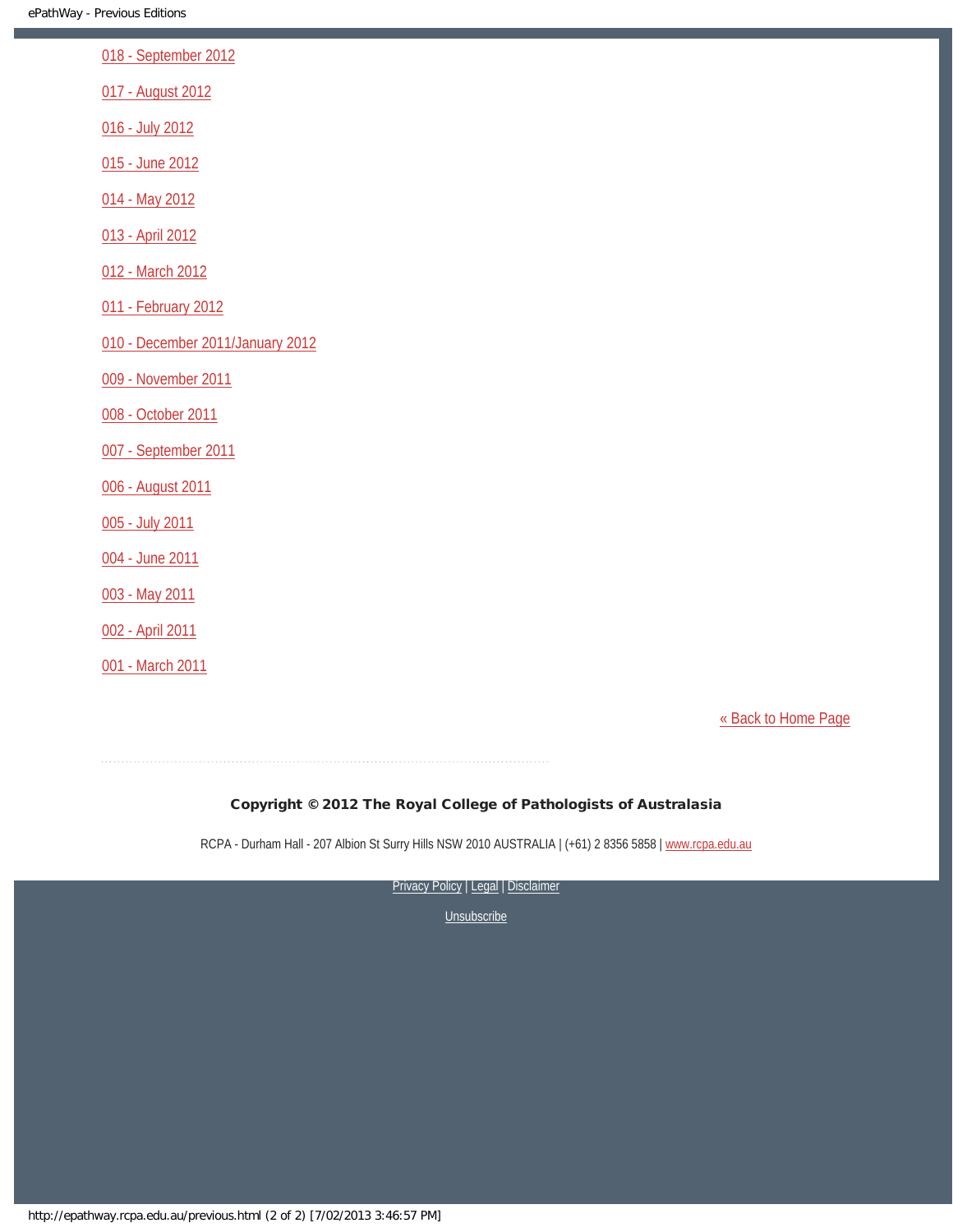<span id="page-11-0"></span>

## Polio may be forgotten, but it hasn't gone



Did you know there is a World Health Organization (WHO) Polio Reference Laboratory in Australia? According to Adjunct Associate Professor Bruce Thorley, Head of the National Enterovirus Reference Laboratory (which includes the Polio

<span id="page-11-1"></span>Reference Lab)<sup>[1]</sup> in Melbourne, most people are surprised by this discovery. But they shouldn't be. While Australia and New Zealand are officially 'polio free', the highly infectious poliovirus is still circulating in some countries which means we must remain vigilant.

Poliomyelitis (polio) is a disease caused by infection with the poliovirus. It mostly affects children under five years of age, but can strike at any age. The virus spreads by direct person-to-person contact, or through contact with infected faeces or infected mucous or phlegm from the nose or mouth. It enters the body through the mouth and nose.

Once the poliovirus is in the body, it multiplies in the throat and intestinal tract and then spreads through the blood and lymph system. Most people don't develop any symptoms when they are infected, while others may have nonparalytic symptoms such as meningitis. Less than one percent develop paralytic symptoms, usually in the legs, which means the virus has invaded the central nervous system.